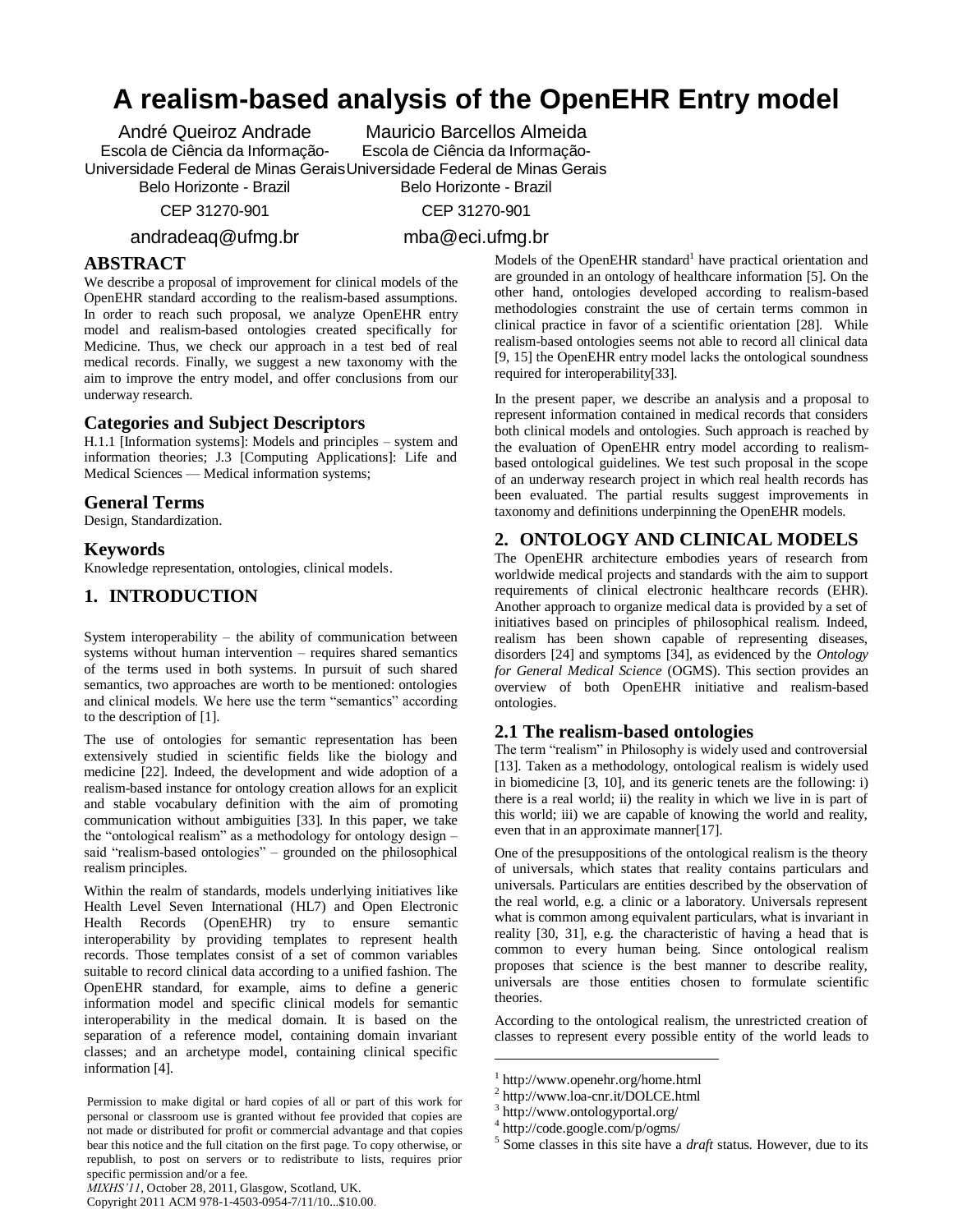inconsistencies. Classes are human creations – e.g. human beings that are men and who likes swimming – and may be interpreted in different ways [[17]. To avoid that, the realism-based methodology restricts the possible classes to those defined by the scientific community as the best approximation of reality. However, the accurately distinction between universals and classes is not always trivial. While universals are grouped by what they are, classes are grouped by how they are [33].

The realism-based methodology uses upper-level ontology to organize universals with a top-down approach. Examples of upper-level ontologies are the Basic Formal Ontology (BFO) [10], Descriptive Ontology for Linguistic and Cognitive Engineering DOLCE<sup>2</sup>, the Standard Upper Merged Ontology (SUMO)<sup>3</sup>, to mention but a few. In the BFO, adopted in the ontological realism-based initiatives, we can find structuring divisions made by generic universals called continuants and occurrents. This division is based on the notion of SPAN and SNAP [10]. SPAN entities, called occurrent or perdurants, are universals that possess a determined beginning and end, and encompass process  $(e.g., "the"$ life of an organism") and spatiotemporal regions (e.g. "the eighties"). SNAP entities, also called continuants or endurants, are universals that maintain their identities through time (e.g. a "human being"). Continuants may be dependent (e.g. "the color of an object"), independent (e.g. "a table") or spatial regions (e.g. a "point"). The use of the same upper-level ontology as starting point to create domain ontologies increases the chance that its universals are compatible and, therefore, the chance that they are amenable to integration.

Due to the abovementioned rationale, wide and generally successful use, and the presence of anecdotal evidence, we take the ontological realism as a good reference for ontology creation. However, its scientific status has been questioned in [14], with prompt and sometimes passionate responses for and against the methodology [6]. The proper discussion on merits and problems of realist ontologies are outside the scope of this paper, and the reader should also refer to the discussion in [15, 16, 33] for different positions.

## **2.2 The OpenEHR ontology of information**

The modeling and ontological foundations of OpenEHR are a consequence of several previous efforts to improve the structure and communication capabilities of Electronic Health Records. Probably due to such origins, an important principle of that standard's architecture is the separation between an ontology of reality and an ontology of information [4]. The ontology of information encompasses the information model and the domain content model (clinical archetypes). The ontology of reality is composed of process descriptions, terminologies and medical classifications like International Classifications Disease (ICD) and Logical Observation Identifiers Names and Codes (LOINC).

Even though the artifacts of the so-called ontology of reality are mediated by models, there is no part of the standard concerning direct representations of reality. Indeed, the OpenEHR do not represents the reality, but records about the reality. For example, considering a measure of blood pressure: an ontology of reality would be about the existence of a blood pressure and the diseases characterized by abnormalities in the pressure; the ontology of information is about a process of measuring it, a data scale, measuring procedures and parameters during the measurement.

l



**Figure 1 – Ontological landscape adapted from [4]**

Due to its goal to deliver healthcare data using information systems, the model is focused on clinical practices and in how records are created during health encounters. Figure 2 depicts such situation:



**Figure 2 – Information types created by the investigator [5]**

# **3. METHODS**

Our methodological steps were focused on the possibilities of instantiating the OpenEHR classes in realism-based ontologies, and then propose improvements to the latter. Our analysis of the OpenEHR standard is based on the documents available at [19]. Since the analysis is focused on the OpenEHR Entry Entity Model, we omit data pertaining to the Reference Model and patient demographic information.

The realism-based ontologies considered here are the Ontology for General Medical Science (OGMS)[24] and the Artifact Information Ontology (AIO)[12, 23], both of them grounded on the Basic Formal Ontology (BFO)[10].

In seeking for clinical entities relevant to medical practice, we employ real medical records as guiding examples. The Ethics Committee of a Brazilian public medical institution released eighty medical records containing information registered since the nineties. In order to reach the goal of this paper, the improvement proposal, we evaluated fifteen of them. Each of those medical records are composed by sections, namely: i) identification; ii) clinical evaluation; iii) medical prescription; iv) exams; and v) annexes. Arranged in accordance with those sections, we meet several documents that allow one following the clinical evaluation of certain patient. For example, there are: demographic information, patients anamnesis, molecular genotyping reports and serological tests (exams section), to mention but a few.

After being properly de-identified, a record of a complete internal medicine encounter was transcribed according to the relevant information which it could provide. Such representation

<sup>2</sup> http://www.loa-cnr.it/DOLCE.html

<sup>3</sup> http://www.ontologyportal.org/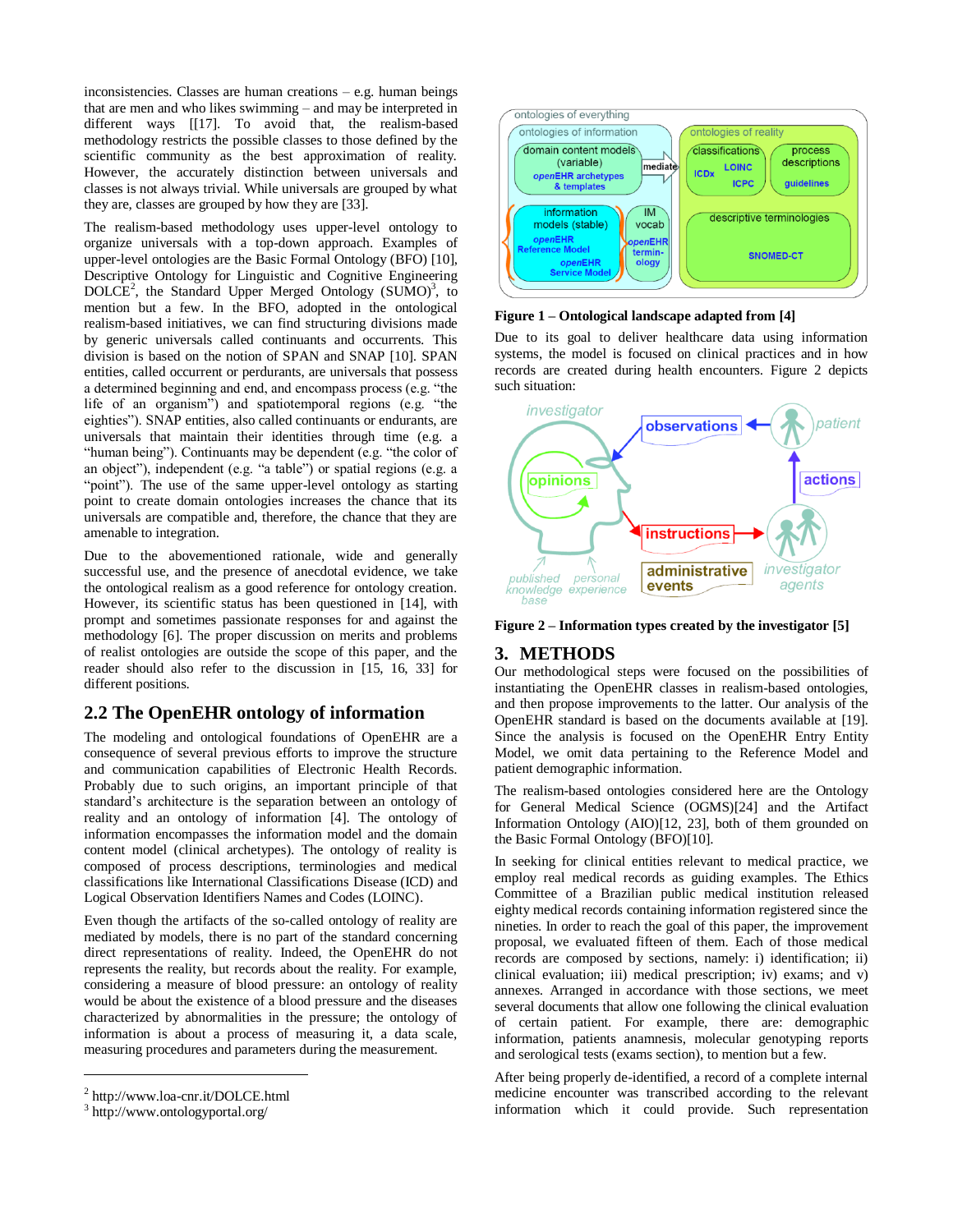consisting of clinical model improved by realism-based ontological decisions [11].

#### **4. ANALYSIS**

Here, we describe briefly the entities and taxonomic relations in both of the initiatives, namely, Open EHR and OGMS. The Open ER entry type's model can be seen at Figure 3:



**Figure 3 – The OpenEHR entry types model [4]**

The entities pertaining to the model depicted in Figure 3 are information records, as one can see observing the top-level class. Follows a brief description of each entity according to [4, 5]:

- Recorded information: what is recorded in the health record is a selective choice of notes about real events, situations, etc., intended to be interpreted by other professionals.
- Observation: information created by an act of observation, measurement, questioning, or testing of the patient or related substance (e.g. tissue, urine, blood), or taken by the patient himself (e.g. measuring temperature), or other information realized by the investigator as relevant to characterize the patient;
- Opinion: inferences of the investigator using the personal and scientific knowledge about what the observations mean, and what is possible to do about them (e.g. diagnoses, assessments, plans, and goals);
- Instruction: opinion-based instructions detailed so as to be executable by other agents (people or machines), in order to effect a desired intervention (e.g. obtaining a sample for further investigation, as in a biopsy);
- Action: a record of intervention actions that have occurred due to instructions;
- Proposal: opinions about what should be done by the investigator;
- Assessments: opinions about what is happening in the patient organism;
- Diagnosis: a group of observed signs and symptoms, which designates them in the understanding of the investigator, as being a known phenomenon;
- Risk: a quantified assessment which provides the basis for investigation (e.g. the family history);
- Prognosis: the assessment outcome related to a current diagnosis;
- Scenarios: a clinical thought based on what-if statements;
- Goals: a clinical thought consisting of statements about a desired state for a patient;
- Plan: a clinical thought consisting of statements about how to reach goals.

The arrows linking entities in Figure 3 seem to be is-a relations, because they are defined as relations between classes and subclasses [5]. As the high-level entities are not formally defined, it is not clear, what kind of is-a relations is considered[29]. The taxonomy of Open EHR Entry types model represented as a hierarchy seems like that:



The OGMS, formerly called the Clinical Phenotype Ontology, aims to address issues regarding diseases, signs, symptoms, and findings. Several terms of OGMS hang from BFO and from AIO. Figure 4 presents a fragment of OGMS showing records, thus suitable for comparison with types of recorded information of OpenEHR:



**Figure 4 – Fragment of OGMS 4**

The arrows in Figure 4 also would represent is-a relations between particulars. Such is-a relation between A and B are formally defined as: A is-a  $B =$  for all x: if x, t, if x instance of A, then x instance\_of B at t. This definition includes a temporal aspect, but is able to deliver only a necessary condition, not a sufficient one. For example, it permits represent *leukocytes in a blood bag is\_a leukocytes*, while *leukocytes in a blood bag* are not a special kind of *leukocytes* We consider that those is-a relations stand for relations between defined classes – and not between universals – because the former allows handling of information relevant for clinical investigations. It worth to mention that defined class here has the sense of non-natural classes.

Follows a brief description of entities of OGMS according to [16], some of them present only in IAO:

- Data item: a data item is an information content entity that is intended to be a truthful statement about something (e.g., measurement precision or other systematic errors) and is acquired by a method which reliably tends to produce truthful statements;
- Clinical picture: a representation of the clinically significant bodily components or bodily processes of a human being that is inferred from the totality of relevant clinical findings;

4 http://code.google.com/p/ogms/

 $\overline{a}$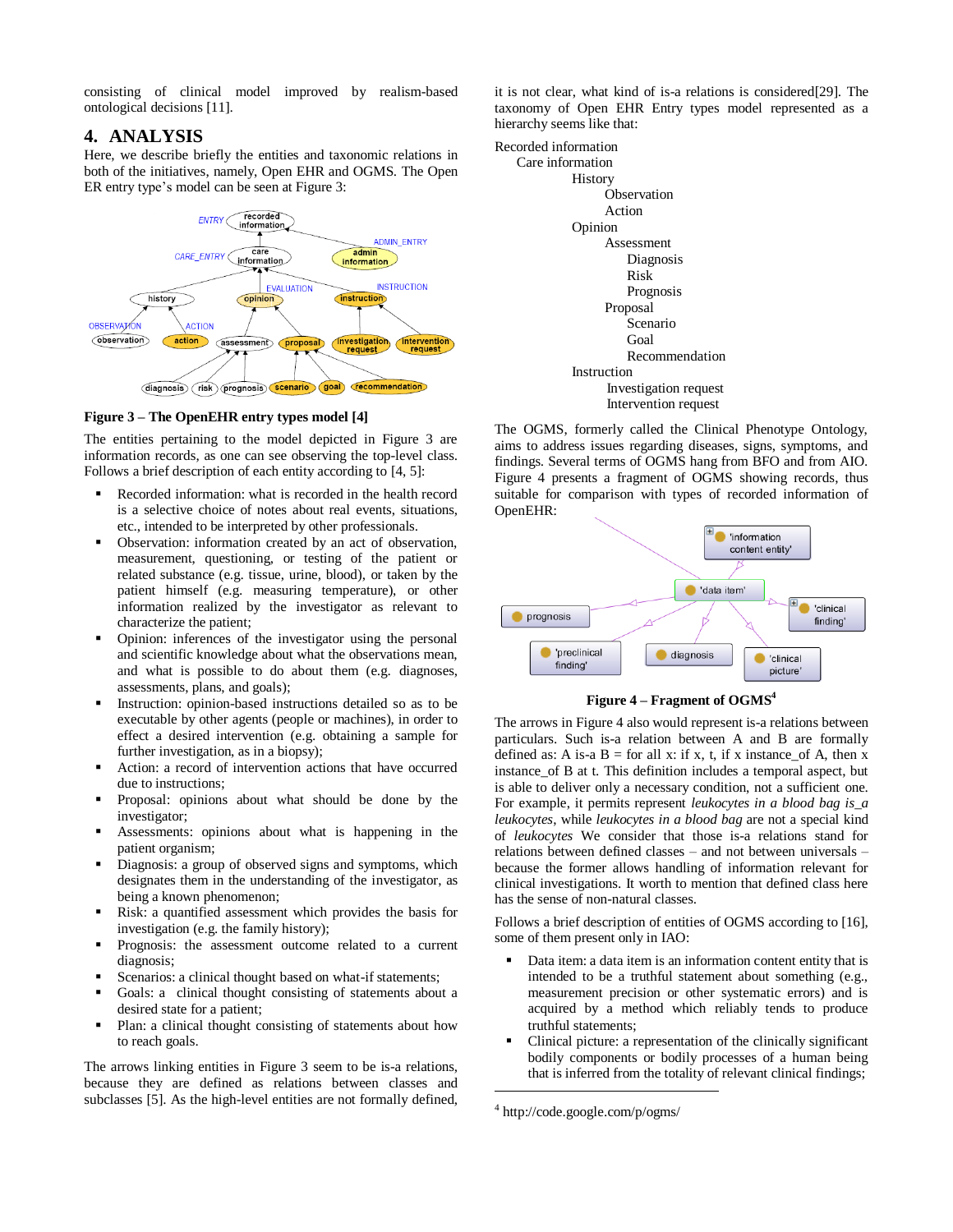- Clinical history: a series of statements representing healthrelevant qualities of a patient and of a patient's family.
- Image finding: a representation of an image that supports an inference to an assertion about some quality of a patient;
- Laboratory finding: a representation of a quality of a specimen that is the output of a laboratory test and that can support an inference to an assertion about some quality of the patient;
- **Physical examination finding: not defined**
- Preclinical finding: a representation of a quality of a patient that is recorded by a clinician because such quality is hypothesized to be of clinical significance, and refers to qualities obtaining in the patient prior to their becoming detectable in a clinical history taking or physical examination.
- Diagnosis: the representation of a conclusion of an interpretive process that has as input a clinical picture of a given patient and as output an assertion (diagnostic statement) to the effect that the patient has a disease of such and such a type.
- Prognosis: a hypothesis about the course of a disease.
- Rule: a rule is an executable which guides, defines, restricts actions (only in AIO);
- **Plan specification: a directive information entity that when** concretized it is realized in a process in which the bearer tries to achieve the objectives, in part by taking the actions specified. (only in AIO);
- Study design: a study design is a plan specification comprised of protocols that are executed as part of an investigation (only in AIO);
- Objective specification: (only in AIO);
- Report: a document assembled by an author for the purpose of providing information for the audience.

A fragment of OGMS represented as a hierarchy seems like that (the sign " $(...)$ " indicates that there are subclasses not described at this point.):

| Disposition<br><b>Disease</b><br>Entity<br>Generically dependent continuant |     |
|-----------------------------------------------------------------------------|-----|
|                                                                             |     |
|                                                                             |     |
|                                                                             |     |
|                                                                             |     |
| Information content entity                                                  |     |
| Data item                                                                   |     |
| Clinical finding                                                            |     |
| Clinical history                                                            |     |
| Imaging finding                                                             |     |
| Laboratory finding                                                          |     |
| Physical examination finding                                                |     |
| Clinical picture                                                            |     |
| Diagnosis                                                                   |     |
| Preclinical finding                                                         |     |
| Prognosis                                                                   |     |
| Patient symptom report                                                      |     |
| Normal value                                                                | Req |
| Specifically dependent continuant                                           |     |
| Quality                                                                     |     |
| Configuration ()                                                            |     |
| Manifestation of disease ()                                                 |     |
| Phenotype $(\ldots)$                                                        |     |
| Syndrome                                                                    |     |
| Realizable Entity                                                           |     |
| Disposition                                                                 |     |
| Disease ()                                                                  |     |

Homeostasis (...)

- Predisposition to a disease type X (...)
- Independent continuant

Material entity

Disorder

Epigenetic disorder

- Genetic disorder
- Pathological anatomical structure
- Pathological formation

**Occurrent** 

| Processual entity           |
|-----------------------------|
| <b>Bodily process</b>       |
| Pathological bodily process |
| Clinical history taking     |
| Convalescence               |
| Disease course ()           |
| Etiological process         |
| Healthcare process          |
| Healthcare encounter        |
| Inflammation process        |
| Laboratory test             |
| Life course                 |
| Physical examination        |
| Treatment                   |
|                             |

Sign

Vital sign

Symptom

Pain

We have now at our disposal instruments for evaluating clinical models of the OpenEHR standard. Table 1 presents a mapping between entities of models and realism-based ontologies.

|  |  | Table 1. Ad-hoc correspondences |
|--|--|---------------------------------|
|--|--|---------------------------------|

| <b>Entry model</b>       |        | <b>Realism-based ontology</b>                                                  |
|--------------------------|--------|--------------------------------------------------------------------------------|
| Recorded<br>information  | $Is-a$ | Data item                                                                      |
| Care information         | $Is-a$ | Data item                                                                      |
| <b>History</b>           | $Is-a$ | Clinical history                                                               |
| Observation              | Is-a   | Image finding $+$ lab.<br>Finding + Clinical finding<br>+ physical examination |
| Action                   | Is-a   | Report                                                                         |
| Opinion                  | $Is-a$ | Clinical finding                                                               |
| Assessment               | $Is-a$ | Clinical picture                                                               |
| Diagnosis                | $Is-a$ | Diagnosis                                                                      |
| Prognosis                | $Is-a$ | Prognosis                                                                      |
| Proposal                 | $Is-a$ | Objective specification                                                        |
| Scenario                 | $Is-a$ | Objective specification                                                        |
| Goal                     | $Is-a$ | Objective specification                                                        |
| Recommendation           | $Is-a$ | Objective specification                                                        |
| Instruction              | $Is-a$ | Plan specification (AIO                                                        |
| Intervention<br>request  | $Is-a$ | Plan specification (AIO)<br>AND (is_about some<br>Treatment)                   |
| Investigation<br>request | $Is-a$ | Plan specification (AIO)<br>AND (is_about some<br>Laboratory_test)             |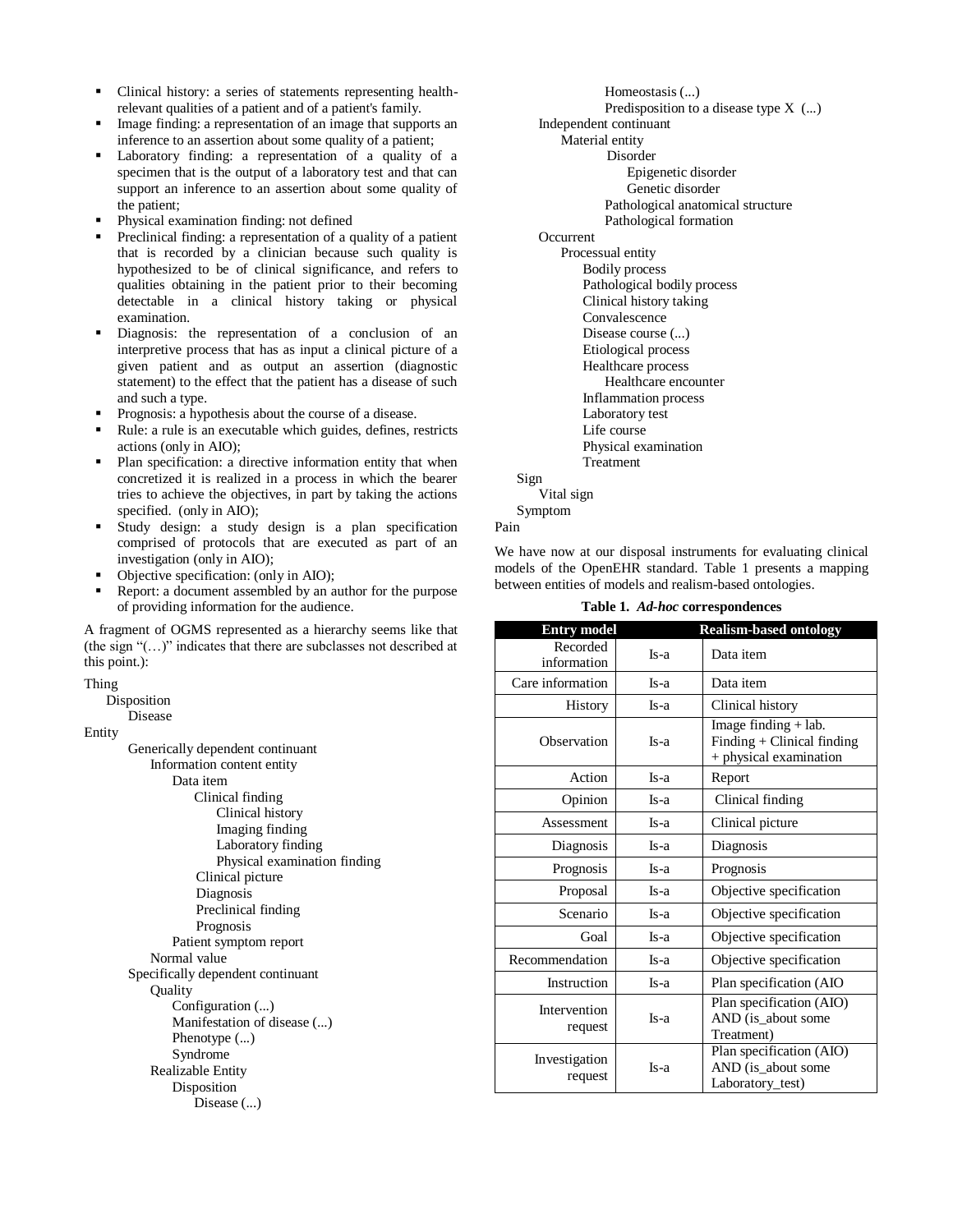In comparing entities of the OpenEHR entry model and the OGMS is possible to achieve an *ad-hoc* correspondence between them. That correspondence is said "*ad-hoc*" because OpenEHR not seems to share the soundness and rigor of the realism-based ontologies, perhaps, because its practical bias.

It is worth to mention that some comparisons are not so direct. For example, while "history" in the OpenEHR entry is a broad class, encompassing information about the past of the patient, clinical observation and actions performed by the patient,"clinical history" in the OGMS is not so comprehensive. Thus, the correspondence between them seems to be just an approximation. Likewise, the recording of actions is nothing but a special kind of report that is about some occurrent which had the patient as a participant. In such cases, the category is itself unnecessary and could be replaced by a restriction axiom such as:

#### Report AND

(is\_about some (Occurrent

AND (has\_participant some Subject\_of\_record)))

# **5. RESULTS**

In this section we present partial results of the underway research mentioned in section 3. According to the analysis carried out in sections 4 and 5, we evaluate real records to check the feasibility of our proposal. The Figure 6 depicts an extract of real medical record among the fifteen being evaluated at this phase.

> QP: Chest pain and abdominal pain. HMA: Six months ago, she felt severe precordial pain in addition to nausea and dyspnea. She attempted medical care in the Hospital X, where received isordil + AAS 300mg. Enzimes: CKT 262 CKMB 30. She was not aware of previous pathologies. It was prescribed: Captopril, HCTZ e AAS. Last month, she felt severe pain again and sought for medical care in a different place. Then, it was prescribed: Losartan, AAS, Sinvastatina e Nebilet. She sought for medical care in other occasions because of the precordial pain. In addition to the medicine mentioned, she uses Metoprolol - 100 mg 12/12 h. She reports diffuse and intermittent abdominal pain, which becomes worst in case of stress. It is not related with bowel movement alterations. She also reports rare burning epigastric pain that improves with water drinking.

#### **Figure 5 – Sample extract of a original medical record**

Within our investigation, we identify four kinds of information that are present in medical records[2], namely:

- Aspects that represent entities in reality, for example: "chest pain", "metoprolol", "moment of re-incidence of pain (one month ago)";
- Aspects that represent useful constructs for medical practice not empirically verifiable, for example; "severe (precordial) heavy pressure", "rare burning (epigastric pain)";
- Aspects that represent observations about reality (not reality itself), for example: "CKMB 30", "left ventricle ejection fraction:  $68\%$ ";
- Aspects that represent observations about the physician understanding of the clinical situation (not about reality), for example: "previous consultations and prescriptions", "not related to bowel movement alterations".

It is beyond the scope of this article to examine all of abovementioned aspects. However, for sure, a more sound ontological structure is required in order to properly represent the world of clinical practices. Even that, at a first glance, seems that realism oriented ontologies do not address the real world expectations, they are able to register particulars that in the long term could be turned into universals and vice-versa. This movement can create the basis for the better understanding of clinical entities.

We now present our proposal of taxonomy for recorded information, a proposal to improve the OpenEHR. The terms of OpenEHR models instantiate those of OGMS and AIO, according to defined in section 4. The relations also are considered is-a relations as defined in the section 4. The original OpenEHR terms are not changed, but other terms (in italics) were included for the sake of creating a more understandable taxonomy. The OpeEHR class "recommendation" is not considered because it is not even informally defined; "risk" is not included by inexistence of a direct correspondence in the realism-based ontology.

| Recorded information                                  |  |  |
|-------------------------------------------------------|--|--|
| Care information                                      |  |  |
| Clinical finding                                      |  |  |
| History                                               |  |  |
| Observation                                           |  |  |
| Opinion                                               |  |  |
| Proposal                                              |  |  |
| Action                                                |  |  |
| Assessment <i>(Clinical Picture)</i>                  |  |  |
| Diagnosis                                             |  |  |
| Prognosis                                             |  |  |
| Directive information entity                          |  |  |
| <i>Objective specification</i>                        |  |  |
| Goal                                                  |  |  |
| Scenario                                              |  |  |
| Plan specification                                    |  |  |
| Instruction                                           |  |  |
| Instruction request                                   |  |  |
| Instruction intervention                              |  |  |
| Figure 6: proposal of an improved OpenFHR entry model |  |  |

**Figure 6: proposal of an improved OpenEHR entry model**

# **6. DISCUSSION**

Understanding what is an "entry" in the OpenEHR is required to interpreting the relation between the "observation" class and the "care\_entry" class. An "entry" is defined as "a logically a single ‗clinical statement', and may be a single short narrative phrase, but may also contain a significant amount of data, e.g. an entire microbiology result, a psychiatric examination note, a complex medication order"[4]. By comparison with the AIO entities, the "entry" is somewhat equivalent to the "information content entity", which is "an entity that is generically dependent on some artifact and stands in relation of aboutness to some entity". This aboutness relation to some artifact allows proper understanding of the distinction between "care\_entry" and "admin\_entry", being the former about an entity of the direct care situation, and the latter an entity related to the administrative situation. However, while this distinction is clear to the human reader, a discharge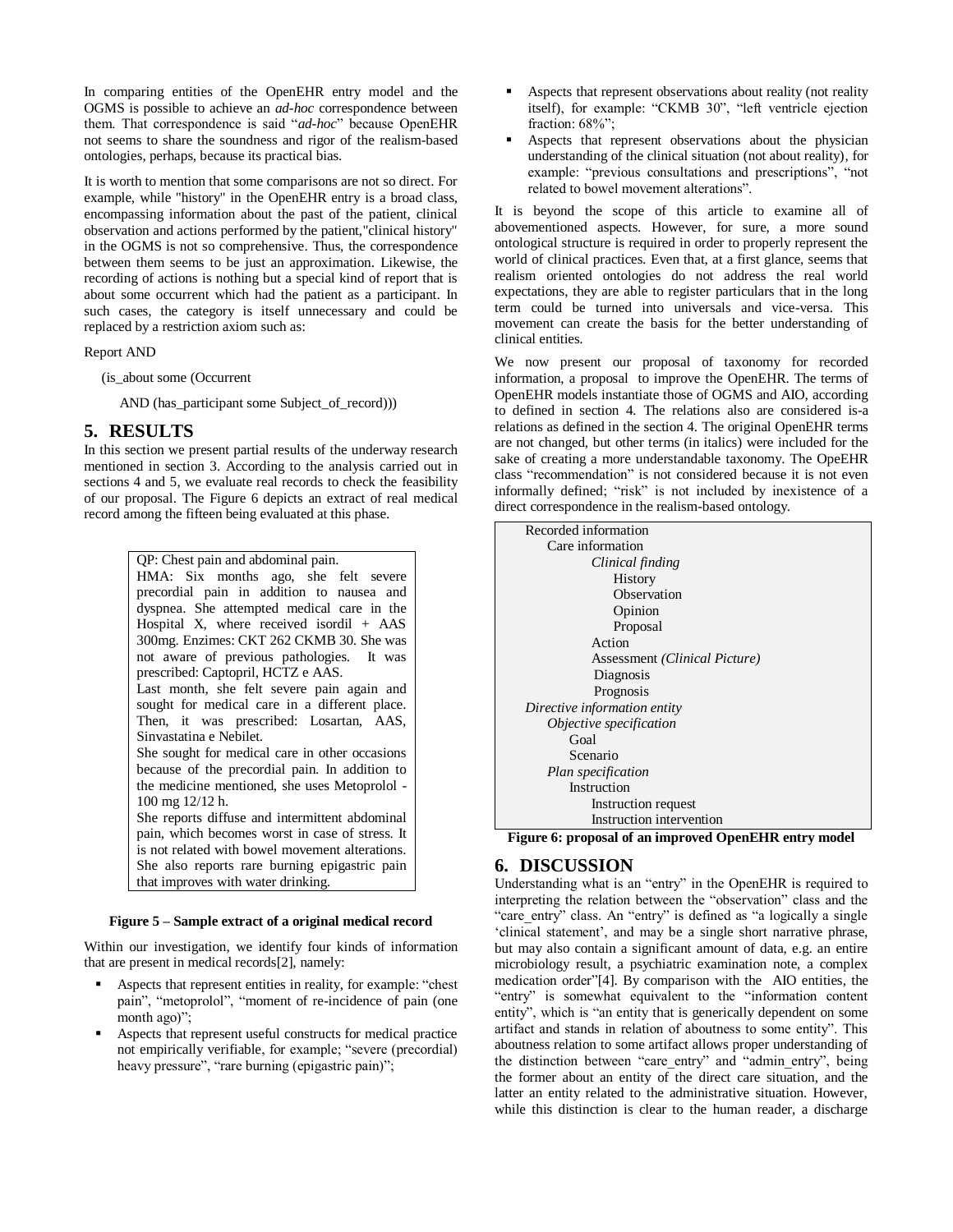situation is as much about an encounter as a medication order, and there is very little ontological separation between both. A convention was drafted since the professionals responsible for these tasks are different, but that requires seeing these processes as occurrents, having as participants persons with different roles.

Closer looks at the "observation" class suggest that this class represents information about the patient reality, in order to properly characterize the patient. However, the definition makes it unclear whether the information is about an entity on the reality side, referencing a patient feature, or about the process of making an observation or measurement. Further exploration of what is considered an observation is required to understand it.

At the OpenEHR´s Clinical Knowledge Manager [18] we are able to find several examples of Observation classes such as "Body Temperature", "Blood Pressure" and "Story or History"<sup>5</sup>. While the first two refer to measurements processes, the third actually refers to another information entity. This is made clearer by an example, taken from a real medical encounter, as that transcribed to Figures 6 and 7. The "Story or History" class takes another archetype as "Detail" metadata. As we see in the example, the story is about a pain symptom. At the same time, it is explicit stated in the "Symptom" archetype definition that it is "for recording symptoms and information about the symptoms. This archetype allows a statement to be made that the patient does not have this symptom (without any other information) or more detailed statements as required" [18]. At this point, the distinction between reality and information becomes blurred, since the information is about the symptom and no longer about the observation of it. At the same time it can be used to deny its existence, becoming ultimately a statement about an observation and about an entity in reality which never existed.

Even that comparisons and assignments like those described in table 1 (see section 4) seems to be reasonable, they give rise to inconsistent subsumptions if retained the entry model structure. For example, in the entry model, *diagnosis* is-a *assessment* and *prognosis* is-a *assessment*, and we connect *assessment* to *preclinical findings* through a subsumption relation. On the other hand, in the ontology, *diagnosis* and *prognosis* are siblings and do not share subsumption relation between them, which they would have shared if maintained the entry model structure (see Figure 7).

| <b>Entry model</b> | Ontology                |
|--------------------|-------------------------|
| .                  | $\ddot{\phantom{0}}$    |
| Assessment         | <b>Clinical Picture</b> |
| Diagnosis          | Diagnosis               |
| Prognosis          | Prognosis               |
|                    |                         |



Such situation can be seen in other cases examined, for example: in the entry model, observation is-a history and action is-a history; in the ontology, image finding  $+$  lab.finding are siblings and do not share subsumption relation. This fact indicates that different ontological decisions are needed in order to improve OpenEHR models.

The large body of work done in realist ontologies has shown benefit in strict adherence to some principles to ensure robustness,

 $\overline{a}$ 

consensus and reliability. At the same time, those principles impose limits about what can be expressed using ontologies, requiring other ways to assert probability, uncertainty, opinions and understanding of the patient condition. We believe, however, that the formalism required in building realism-based ontologies is not a hidrance to a better view of clinical world. Although medicine has many unknown conditions and unidentified diseases, we can work in establishing well-founded basis for what is known at this moment. The separation of information and reality is a useful approach in maintaining the benefits while allowing expression of terms without reference [25], negative statements [26], and other terms that aren't a perfect fit to realist ontologies commonly found in healthcare standards [27].

It is worth to mention that OGMS is also an on-going initiative and probably it will better define some terms. This is the case, for example of risks, which have been discussed under the labels "rates". Our proposal is a step toward seeking for robust models to represent both scientific and clinical data. As future work, we intend to provide a set of more formal relations instead of the adhoc ones presented in section 4. We also intend to explore other ontologies gathered in the OBO Foundry [32] and their relation to the OpenEHR information model. Among the approved and candidate ontologies with direct clinical relevance, we can list the Infectious Disease Ontology [8], which describes the pathogens, clinical features and other relevant entities like vaccines, and the Human Phenotype Ontology [20], which describes common phenotypical abnormalities, such as atrial septal defect. We can also mention the Foundational Model of Anatomy [21], which describes anatomical entities and the new Adverse Event Reporting Ontology [7], which describes quality related events in healthcare institutions. Finally, we intend to determine limits between what can be expressed through ontologies and what requires information model for representation [2], seeking a compromise both robust and useful in real-world healthcare systems.

# **7. SUMMARY AND CONCLUSIONS**

So far, we present initiatives to represent entities in the realm of medicine. Then, we make a comparison of their definitions and try to reach a more sound structure to represent data contained in medical records.

Realism has been shown capable of representing entities within biomedicine. The existence of diseases defined as a disposition [24] is well known by medical science. Likewise, symptoms can be seen as body characteristics that a patient experiences. In this case, we represent the body alteration considering its scientific description. On the other hand, the diagnosis itself is not a patient attribute, but rather a conclusion of an interpretive process that has as input a clinical picture.

In our analysis we have shown some inconsistencies in the separation between information and reality in the OpenEHR standard. They are most likely a consequence of the way clinicians see their everyday practice. The clinical encounter is a highly complex situation requiring decision making under incomplete information, with great consequences for the patient. Therefore, a record must contain information about what is there on the side of the patient, about what seems to be there, about the physician's take on the whole situation and about what is planned to be done. It is a document made by physicians to be read primarily by physicians, and the natural language ambiguities are

<sup>5</sup> Some classes in this site have a *draft* status. However, due to its relative stability over time and great importance in a medical record, we consider them in our analysis as valid classes.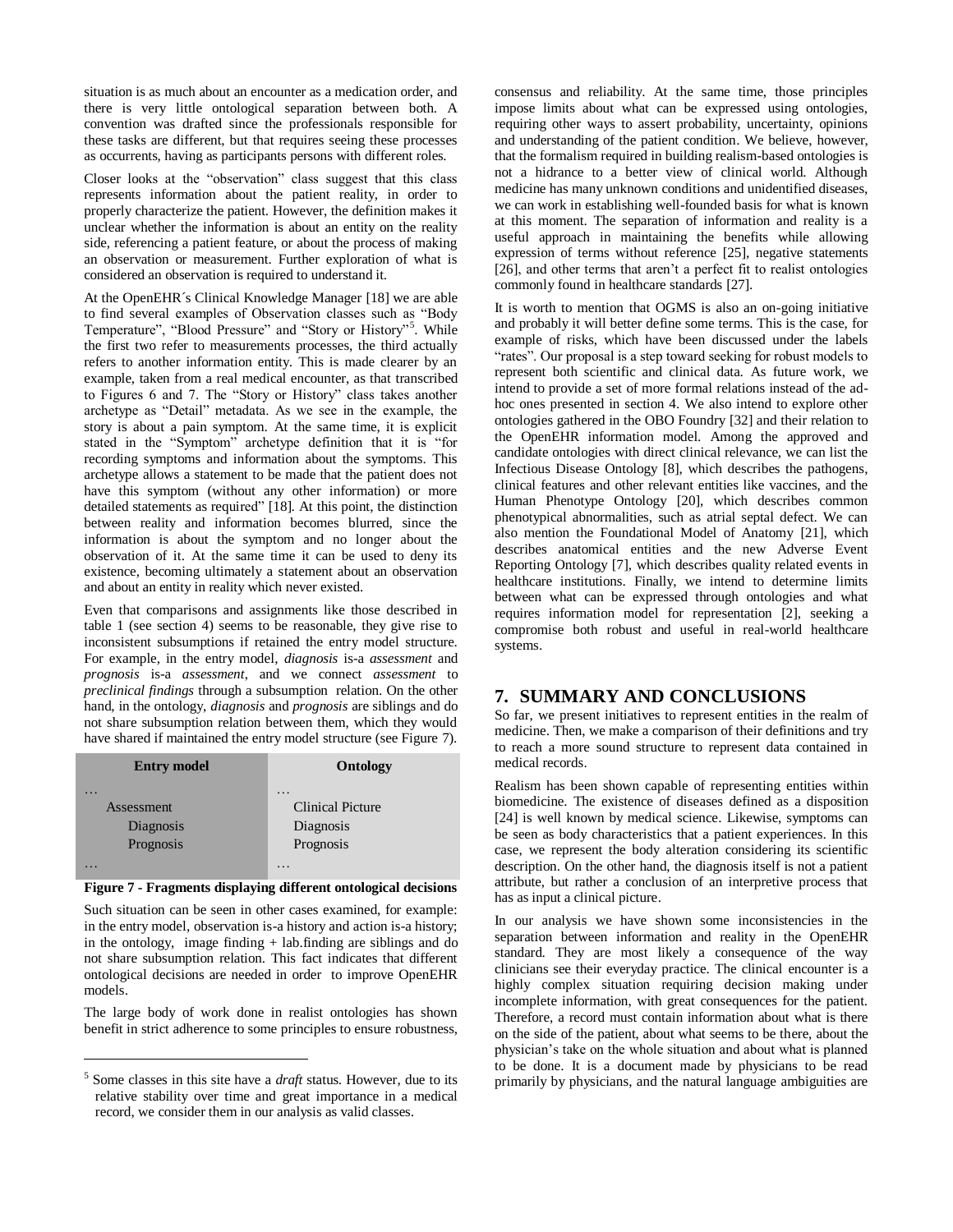easily solved by the similar training and mind models. That is not true when this information is to be processed by computers.

By classifying entities firstly according to their existence in reality, and then according to the event they are about, we hope to have reached our main contribution, the first step towards mapping from the model to other ontologies. We said "first step" because we believe that mapping ontologies is an arduous manual process. In an ideal setting, such preliminary proposal has to be maintained and curated, incorporating new entities as required by practice while retaining capability to make inferences. Indeed, we hope to improve the proposed ad-hoc taxonomy in future works. In such opportunity, some additional questions will be addressed: though grounded in the realist methodology, the ad-hoc mapping was based solely on the natural language description of the OpenEHR classes, since their semantic relations are not strictly subsumption relations; also, technical requirements were here disregarded (such as backwards compatibility), which may require equally practical solutions in order to be useful.

#### **8. ACKNOWLEDGMENTS**

We thank the Hemominas Foundation, Govern of State of *Minas Gerais*, Brazil (http://www.hemominas.mg.gov.br) for allowing access to medical records. We also thank the anonymous reviewers for the useful insights.

#### **9. REFERENCES**

- 1. Almeida, M.B., Souza, R.R. and Fonseca, F. Semantics in the Semantic Web: a critical evaluation. *Knowledge Organization Journal*.
- 2. Andrade, A.Q. and Almeida, M.B., Realist representation of the medical practice: an ontological and epistemological analysis (forthcoming). in *Proceedings of the 4th Ontobras*, (Gramado, Brazil, 2011).
- 3. Baker, P.G., Goble, C.A., Bechhofer, S., Paton, N.W., Stevens, R. and Brass, A. An ontology for bioinformatics applications. *Bioinformatics*, *15* (6). 510- 520.
- 4. Beale, T. and Heard, S. Architecture Overview, OpenEHR Foundation, 2007, 87.
- 5. Beale, T. and Heard, S. An ontology-based model of clinical information. *Stud Health Technol Inform*, *129* (Pt 1). 760-764.
- 6. Brochhausen, M., Burgun, A., Ceusters, W., Hasman, A., Leong, T.Y., Musen, M., Oliveira, J.L., Peleg, M., Rector, A. and Schulz, S. Discussion of "biomedical ontologies: toward scientific debate". *Methods Inf Med*, *50* (3). 217-236.
- 7. Ceusters, W., Capolupo, M., de Moor, G., Devlies, J. and Smith, B. An Evolutionary Approach to Realismbased Adverse Event Representations. *Methods of Information in Medicine*, *50* (1). 62-73.
- 8. Cowell, L.G. and Smith, B. Infectious Disease Ontology in Sintchenko, V. ed. *Infectious Disease Informatics*, Springer, 2010, 373-395.
- 9. Dumontier, M. and Hoehndorf, R. Realism for scientific ontologies *Proceeding of the 2010 conference on Formal Ontology in Information Systems: Proceedings of the Sixth International Conference (FOIS 2010)*, IOS Press, Toronto, Canada, 2010.
- 10. Grenon, P., Smith, B. and Goldberg, L. Biodynamic ontology: applying BFO in the biomedical domain *From D. M. Pisanelli (ed.), Ontologies in Medicine, Amsterdam: IOS Press, 2004, 20–38*, 2004.
- 11. Grenon, P., Smith, B. and Goldberg, L. Biodynamic ontology: applying BFO in the biomedical domain. *Stud Health Technol Inform*, *102*. 20-38.
- 12. IAO, 2011. Information Artifact Ontology. <http://code.google.com/p/information-artifact-ontology/>
- 13. MacLeod, M.C., 2005. Universals. <http://www.iep.utm.edu/universa/>
- 14. Maojo, V., Crespo, J., Garcia-Remesal, M., de la Iglesia, D., Perez-Rey, D. and Kulikowski, C. Biomedical ontologies: toward scientific debate. *Methods Inf Med*, *50* (3). 203-216.
- 15. Merrill, G.H. Ontological realism: Methodology or misdirection? *Applied Ontology*, *5*. 79-108.
- 16. Merrill, G.H. Realism and reference ontologies:Considerations, reflections and problems. *Applied Ontology*, *5*. 189–221.
- 17. Munn, K. and Smith, B. (eds.). *Applied Ontology. An Introduction*. Ontos Verlag, Frankfurt/Paris/Lancaster/New Brunswick, 2008.
- 18. OpenEHR Foundation, 2011. Clinical Knowledge Manager[. http://www.openehr.org/knowledge/](http://www.openehr.org/knowledge/)
- 19. OpenEHR Foundation, 2007. OpenEHR. [http://www.openehr.org](http://www.openehr.org/)
- 20. Robinson, P.N. and Mundlos, S. The human phenotype ontology. *Clin Genet*, *77* (6). 525-534.
- 21. Rosse, C. and Mejino, J.L.V. A reference ontology for biomedical informatics: the Foundational Model of Anatomy. *Journal of Biomedical Informatics*, *36* (6). 478-500.
- 22. Rubin, D.L., Shah, N.H. and Noy, N.F. Biomedical ontologies: a functional perspective. *Briefings in Bioinformatics*, *9* (1). 75-90.
- 23. Ruttenberg, A., From Basic Formal Ontology to the Information Artifact Ontology. in *ICBO: International Conference on Biomedical Ontology*, (2009).
- 24. Scheuermann, R.H., Ceusters, W. and Smith, B., Toward an Ontological Treatment of Disease and Diagnosis. in *2009 AMIA Summit on Translational Bioinformatics*, (San Francisco, CA, 2009), 116-120.
- 25. Schulz, S., Brochhausen, M. and Hoehndorf, R., Higgs bosons, mars missions, and unicorn delusions: How to deal with terms of dubious reference in scientific ontologies (forthcoming). in *ICBO 2011*, (Buffalo, USA, 2011).
- 26. Schulz, S. and Karlsson, D., Records and situations. Integrating contextual aspects in clinical ontologies (forthcoming). in *Bioontologies 2011*, (2011).
- 27. Schulz, S., Schober, D., Daniel, C. and Jaulent, M.C. Bridging the semantics gap between terminologies, ontologies, and information models. *Stud Health Technol Inform*, *160* (Pt 2). 1000-1004.
- 28. Schulz, S., Stenzhorn, H., Boeker, M. and Smith, B. Strengths and limitations of formal ontologies in the